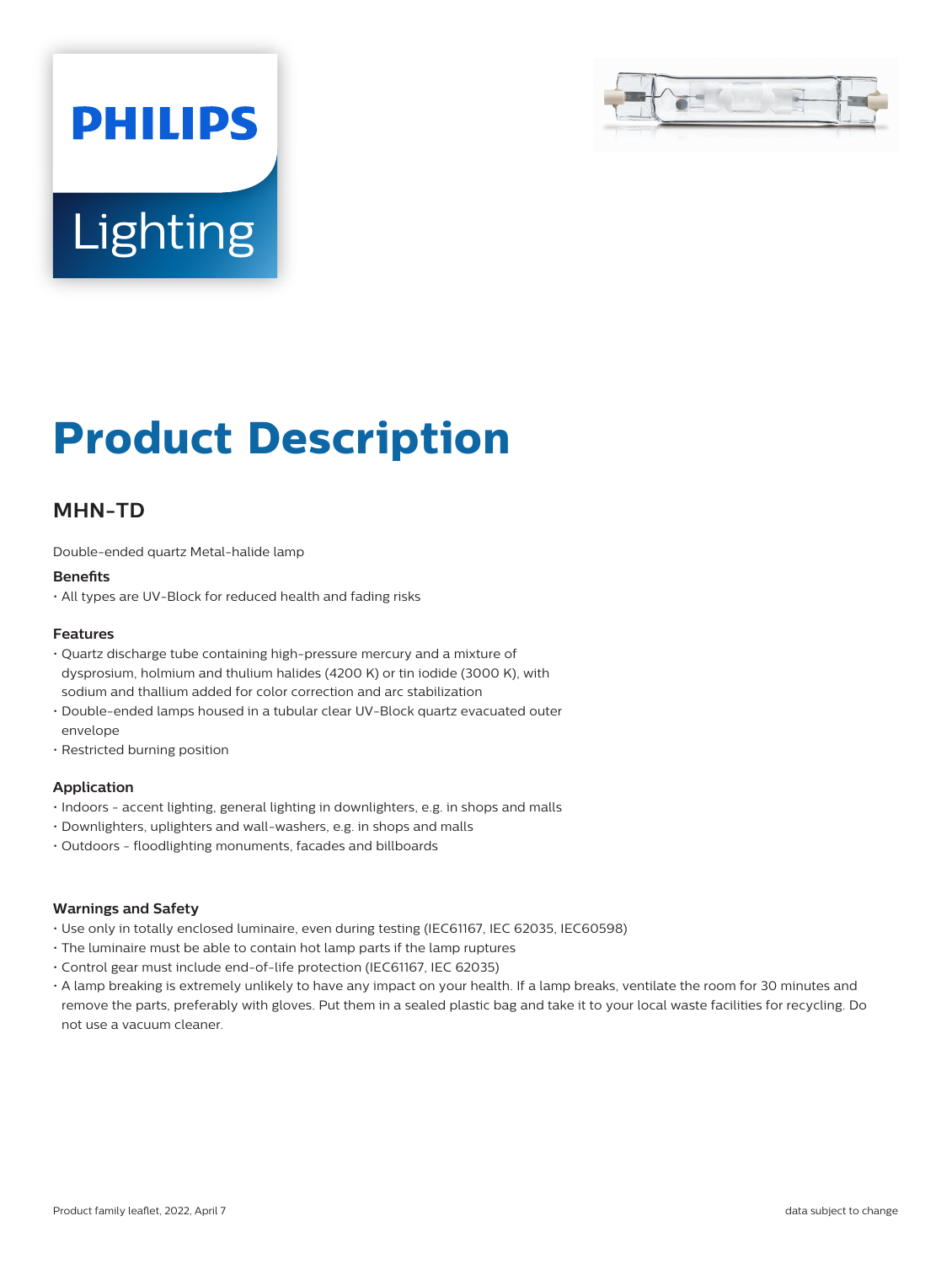### **Dimensional drawing**



| Product                     | $D(max)$ $D$                     | $\circ$ | $C$ (max) |
|-----------------------------|----------------------------------|---------|-----------|
| MHN-TD 70W/842 RX7s 1CT/12  | 19.5 mm 0.75 in 7.7 mm           |         | 117.6 mm  |
| MHN-TD 150W/842 RX7s 1CT/12 | 23.0 mm 0.89 in 17.8 mm 135.4 mm |         |           |
| MHN-TD 70W/730 RX7s 1CT/12  | 19.5 mm 0.75 in 7.7 mm           |         | 117.6 mm  |
| MHN-TD 150W/730 RX7s 1CT/12 | 23.0 mm 0.89 in 17.8 mm          |         | 135.4 mm  |

| <b>Controls and Dimming</b>   |                |
|-------------------------------|----------------|
| Dimmable                      | N <sub>0</sub> |
|                               |                |
| <b>General Information</b>    |                |
| Cap-Base                      | RX7S           |
| Life To 5% Failures (Min)     | 4000 h         |
| Life To 5% Failures (Nom)     | 5000 h         |
| <b>Operating Position</b>     | P45            |
|                               |                |
| <b>Mechanical and Housing</b> |                |
| <b>Bulb Finish</b>            | Clear          |
| <b>Bulb Shape</b>             | <b>TD</b>      |

#### **Approval and Application**

|          |                              | Energy                   | Mercury (Hg)      | Mercury (Hg)      |          |                              | Energy                   | Mercury (Hg)     | Mercury (Hg)      |
|----------|------------------------------|--------------------------|-------------------|-------------------|----------|------------------------------|--------------------------|------------------|-------------------|
|          |                              | Consumption kWh/ Content |                   | Content           |          |                              | Consumption kWh/ Content |                  | Content           |
|          | Order Code Full Product Name | 1000 h                   | (Max)             | (Nom)             |          | Order Code Full Product Name | 1000h                    | (Max)            | (Nom)             |
| 21532500 | MHN-TD 70W/842               | 77 kWh                   | 11 $mg$           | 11 mg             | 21530100 | MHN-TD 70W/730               | 77 kWh                   | 13.4 mg          | $13.4 \text{ mg}$ |
|          | RX7s 1CT/12                  |                          |                   |                   |          | RX7s 1CT/12                  |                          |                  |                   |
| 21536300 | MHN-TD 150W/842              | 155 kWh                  | $12.3 \text{ mg}$ | $12.3 \text{ mg}$ | 21534900 | MHN-TD 150W/730              | 155 kWh                  | 18 <sub>mg</sub> | 18 mg             |
|          | RX7s 1CT/12                  |                          |                   |                   |          | RX7s 1CT/12                  |                          |                  |                   |

#### **Operating and Electrical**

| Order Code | <b>Full Product Name</b>    | Lamp Current (EM) (Nom) | Voltage (Max) | Voltage (Min) | <b>Voltage (Nom)</b> | Power (Nom) |
|------------|-----------------------------|-------------------------|---------------|---------------|----------------------|-------------|
| 21532500   | MHN-TD 70W/842 RX7s 1CT/12  | 1.0 A                   | 100 V         | 80 V          | 90 V                 | 77.0 W      |
| 21536300   | MHN-TD 150W/842 RX7s 1CT/12 | 1.8 A                   | 108 V         | 88 V          | 98 V                 | 155.0 W     |
| 21530100   | MHN-TD 70W/730 RX7s 1CT/12  | 0.98 A                  | 98 V          | 78 V          | 90 V                 | 77.0 W      |
| 21534900   | MHN-TD 150W/730 RX7s 1CT/12 | 1.8 A                   | 106 V         | 86 V          | 96 V                 | 155.0 W     |

#### **General Information**

|                        |                       |                 |                 | Life To 20% Life To 20% Life To 50% Life To 50% |                 |
|------------------------|-----------------------|-----------------|-----------------|-------------------------------------------------|-----------------|
|                        | <b>Full Product</b>   | <b>Failures</b> | <b>Failures</b> | <b>Failures</b>                                 | <b>Failures</b> |
| <b>Order Code Name</b> |                       | (Min)           | (Nom)           | (Min)                                           | (Nom)           |
| 21532500               | MHN-TD 70W/842 6500 h |                 | 8000 h          | 8500h                                           | 10500 h         |
|                        | RX7s 1CT/12           |                 |                 |                                                 |                 |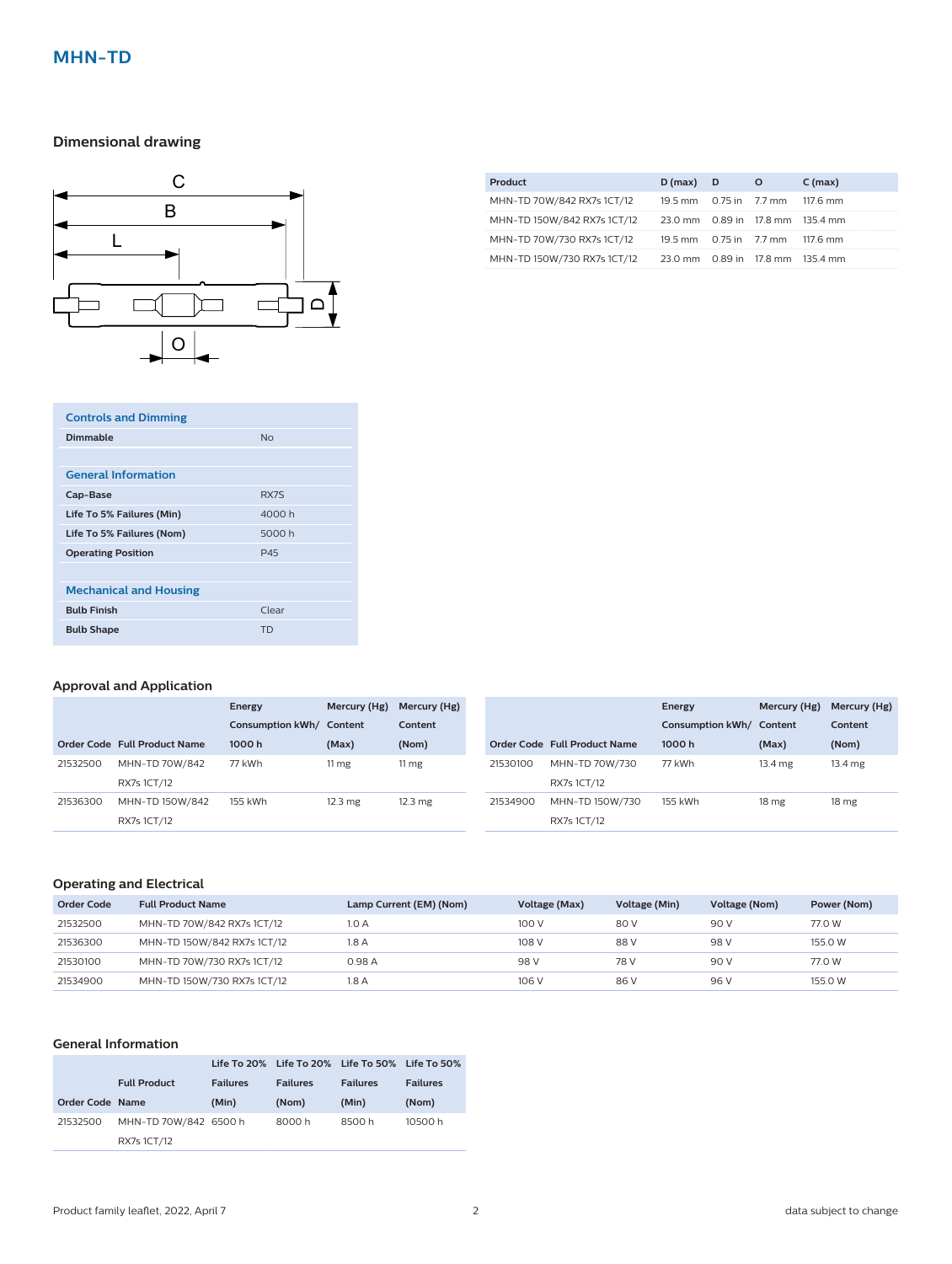|                 |                       |                 |                 | Life To 20% Life To 20% Life To 50% | $\overline{ }$ l ife To 50% |
|-----------------|-----------------------|-----------------|-----------------|-------------------------------------|-----------------------------|
|                 | <b>Full Product</b>   | <b>Failures</b> | <b>Failures</b> | <b>Failures</b>                     | <b>Failures</b>             |
| Order Code Name |                       | (Min)           | (Nom)           | (Min)                               | (Nom)                       |
| 21536300        | MHN-TD                | 6500h           | 8000 h          | 8500 h                              | 10500 h                     |
|                 | 150W/842 RX7s         |                 |                 |                                     |                             |
|                 | 1CT/12                |                 |                 |                                     |                             |
| 21530100        | MHN-TD 70W/730 5800 h |                 | 7000 h          | 7500 h                              | 9000 h                      |
|                 | RX7s 1CT/12           |                 |                 |                                     |                             |

|                 |                     |                 | Life To 20% Life To 20% Life To 50% Life To 50% |                 |                 |
|-----------------|---------------------|-----------------|-------------------------------------------------|-----------------|-----------------|
|                 | <b>Full Product</b> | <b>Failures</b> | <b>Failures</b>                                 | <b>Failures</b> | <b>Failures</b> |
| Order Code Name |                     | (Min)           | (Nom)                                           | (Min)           | (Nom)           |
| 21534900        | MHN-TD              | 6500 h          | 8000 h                                          | 8500 h          | 10500 h         |
|                 | 150W/730 RX7s       |                 |                                                 |                 |                 |
|                 | 1CT/12              |                 |                                                 |                 |                 |
|                 |                     |                 |                                                 |                 |                 |

#### **Luminaire Design Requirements**

| Order Code | <b>Full Product Name</b>    | Bulb Temperature (Max) | Order Code | <b>Full Product Name</b>    | <b>Bulb Temperature (Max)</b> |
|------------|-----------------------------|------------------------|------------|-----------------------------|-------------------------------|
| 21532500   | MHN-TD 70W/842 RX7s 1CT/12  | 500 $°C$               | 21530100   | MHN-TD 70W/730 RX7s 1CT/12  | 500 °C                        |
| 21536300   | MHN-TD 150W/842 RX7s 1CT/12 | 650 °C                 | 21534900   | MHN-TD 150W/730 RX7s 1CT/12 | 650 °C                        |

#### **Light Technical (1/3)**

|          |                              | Chromaticity | Chromaticity        |        |                 |                                      | Colour      |                          |
|----------|------------------------------|--------------|---------------------|--------|-----------------|--------------------------------------|-------------|--------------------------|
|          |                              | Coordinate X | <b>Coordinate Y</b> | Colour |                 | <b>Correlated Colour</b>             | Rendering   | <b>Lumen Maintenance</b> |
|          | Order Code Full Product Name | (Nom)        | (Nom)               | Code   |                 | Colour Designation Temperature (Nom) | Index (Nom) | 10000 h (Min)            |
| 21532500 | MHN-TD 70W/842 RX7s          | 0.371        | 0.366               | 842    | Cool White (CW) | 4200 K                               | 75          | 40 %                     |
|          | 1CT/12                       |              |                     |        |                 |                                      |             |                          |
| 21536300 | MHN-TD 150W/842 RX7s         | 0.371        | 0.366               | 842    | Cool White (CW) | 4200 K                               | 81          | 60%                      |
|          | 1CT/12                       |              |                     |        |                 |                                      |             |                          |
| 21530100 | MHN-TD 70W/730 RX7s          | 0.434        | 0.398               | 730    | Warm White (WW) | 3000 K                               | 65          | 45 %                     |
|          | 1CT/12                       |              |                     |        |                 |                                      |             |                          |
| 21534900 | MHN-TD 150W/730 RX7s         | 0.434        | 0.398               | 730    | Warm White (WW) | 3000 K                               | 67          | 50 %                     |
|          | 1CT/12                       |              |                     |        |                 |                                      |             |                          |

#### **Light Technical (2/3)**

|          |                     | Lumen         | Lumen        | Lumen        | Lumen        | Lumen        | Luminous        | Luminous        |            | Luminous     |
|----------|---------------------|---------------|--------------|--------------|--------------|--------------|-----------------|-----------------|------------|--------------|
| Order    | <b>Full Product</b> | Maintenance   | Maintenance  | Maintenance  | Maintenance  | Maintenance  | <b>Efficacy</b> | <b>Efficacy</b> | Luminous   | Flux (Rated) |
| Code     | Name                | 10000 h (Nom) | 2000 h (Min) | 2000 h (Nom) | 5000 h (Min) | 5000 h (Nom) | (rated) (Min)   | (rated) (Nom)   | Flux (Nom) | (Min)        |
| 21532500 | MHN-TD              | 75 %          | 79 %         | 85%          | 68%          | 80%          | 67 lm/W         | 75 lm/W         | 5800 lm    | 5220 lm      |
|          | 70W/842 RX7s        |               |              |              |              |              |                 |                 |            |              |
|          | 1CT/12              |               |              |              |              |              |                 |                 |            |              |
| 21536300 | MHN-TD              | 70 %          | 74 %         | 80%          | 68%          | 75 %         | 73 lm/W         | 81 lm/W         | 12500 lm   | 11250 lm     |
|          | 150W/842 RX7s       |               |              |              |              |              |                 |                 |            |              |
|          | 1CT/12              |               |              |              |              |              |                 |                 |            |              |
| 21530100 | MHN-TD              | 55 %          | 59 %         | 65%          | 53%          | 60%          | 67 lm/W         | 75 lm/W         | 5800 lm    | 5220 lm      |
|          | 70W/730 RX7s        |               |              |              |              |              |                 |                 |            |              |
|          | 1CT/12              |               |              |              |              |              |                 |                 |            |              |
| 21534900 | MHN-TD              | 60%           | 69%          | 75 %         | 58%          | 65%          | 81 lm/W         | 90 lm/W         | 13400 lm   | 12510 lm     |
|          | 150W/730 RX7s       |               |              |              |              |              |                 |                 |            |              |
|          | 1CT/12              |               |              |              |              |              |                 |                 |            |              |

#### **Light Technical (3/3)**

| Order Code | <b>Full Product Name</b>    | Luminous Flux (Rated) (Nom) | Order Code | <b>Full Product Name</b>    | Luminous Flux (Rated) (Nom) |
|------------|-----------------------------|-----------------------------|------------|-----------------------------|-----------------------------|
| 21532500   | MHN-TD 70W/842 RX7s 1CT/12  | 5800 lm                     | 21530100   | MHN-TD 70W/730 RX7s 1CT/12  | 5800 lm                     |
| 21536300   | MHN-TD 150W/842 RX7s 1CT/12 | 12500 lm                    | 21534900   | MHN-TD 150W/730 RX7s 1CT/12 | 13900 lm                    |